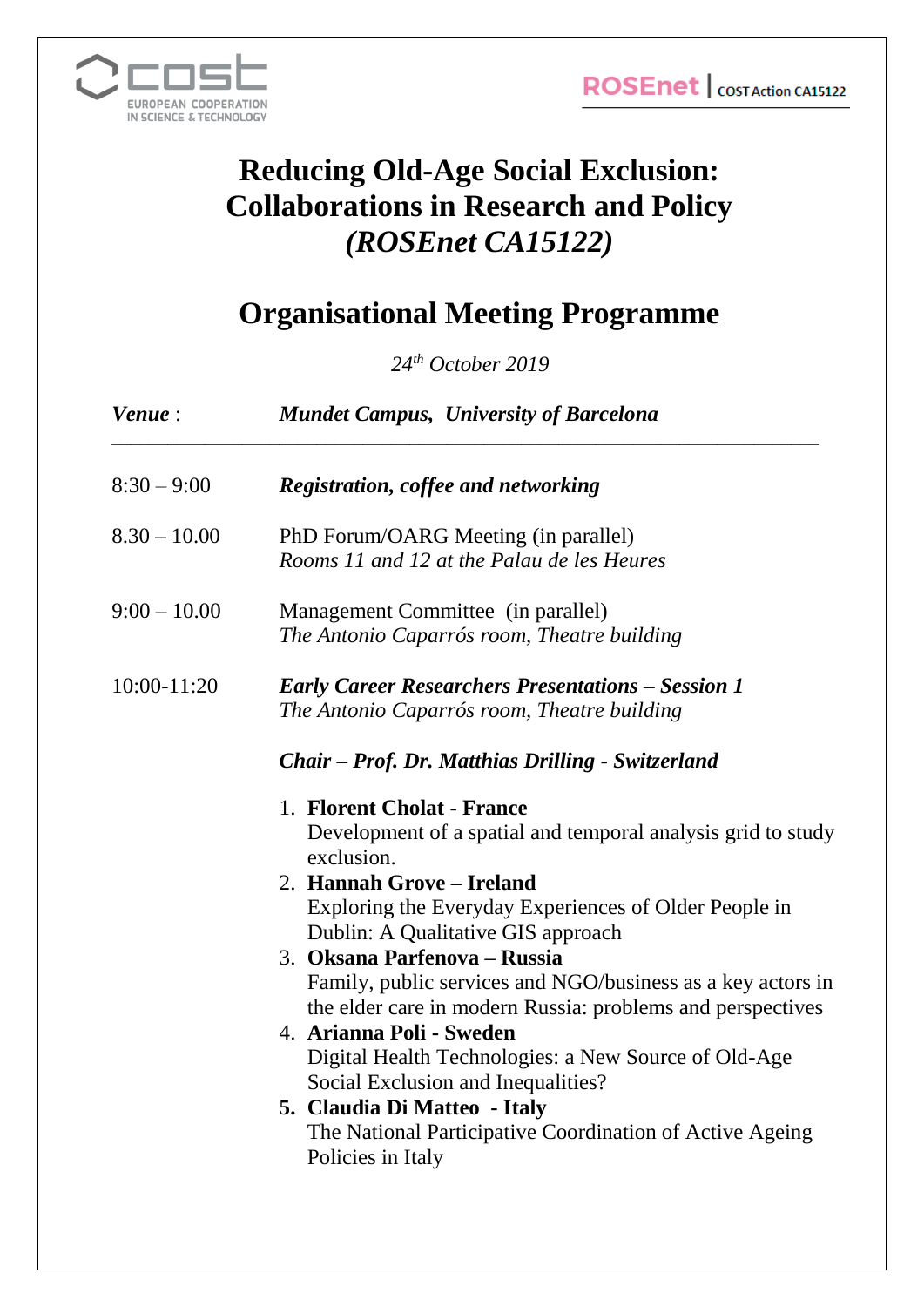**ROSEnet** | COST Action CA15122



### 6. **Dr Bernard Mc Donald – Ireland**

Developing an Age-Friendly County Programme in Fingal, Ireland: Older people's lived experience of place and placebased social exclusion

**11:20-11:45 Coffee break**

#### 11:45-13:15 *Early Career Researchers Presentations Session 2* The Antonio Caparrós room, Theatre building

### *Chair – Prof. Anu Leppiman – Estonia*

- 1. **Maria Cheshire-Allen – United Kingdom** Valuing Family Carers? An Analysis of Wellbeing Policy Discourse in Wales
- 2. **Vera Gallistl - Austria** Cultural Exclusion in Old Age – Exploring the Marginalization of Old Age in the Field of Cultural Production
- 3. **Otto Gerdina - Sweden** The representations of old age in Slovene daily newspapers
- 4. **Rodrigo Serrat - Spain** Breaking the win-win narrative: The dark side of older people's civic participation
- 5. **Marina Vukotić - Montenegro** The effects of physical exercise on the inclusion of older people in society (EPA-SIOP)
- **13:15-14:00: Lunch**
- 14:00-15:30 WG parallel meetings Rooms 11, 21, 22 and 24 at the Palau de les Heures
- **15:30-16:00 Coffee break**
- 16:00-17:30 WG parallel meetings
- 17:30-18:30 Ancillary meetings + PhD Forum Meeting in parallel *Rooms 11, 21, 22 and 24 at the Palau de les Heures*
- 20:00 Network Dinner RESTAURANT "CENT FOCS" *<https://www.centfocs.com/>*